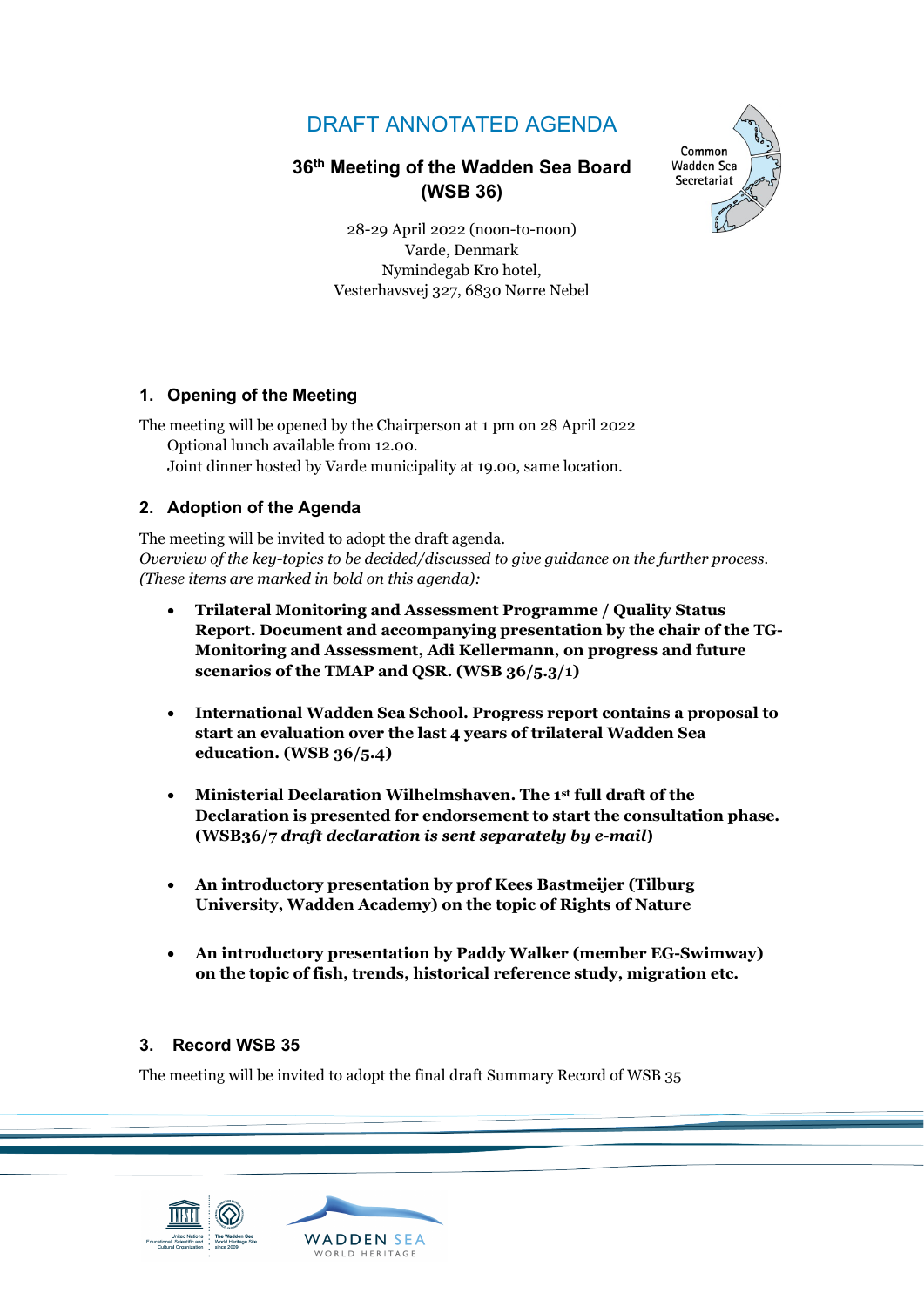#### *(WSB 36/3 WSB 35\_summary\_record\_FINAL\_DRAFT)*

#### **4. Announcements**

Delegates and advisors will be invited to make announcements relevant to the cooperation.

- *The meeting is invited to note the Symposium Report of the 15th International Scientific Wadden Sea Symposium, submitted by the National Park Authority Wadden Sea of Schleswig Holstein. (WSB 36/4/1).*
- *Announcements by the CWSS (WSB 36/4/2).*

#### **5. Implementation Leeuwarden Declaration**

The meeting will be invited to discuss the progress of the implementation of the Leeuwarden Declaration. In conjunction with the sub-items below, the meeting will be invited to take note and discuss progress of the respective Task Groups.

#### 5.1 Wadden Sea World Heritage

- *Ad hoc Working Group Wadden Sea World Heritage Foundation (WG WHF) The meeting will be orally informed about the progress in the Foundation documents* 

#### 5.2 Nature conservation and integrated ecosystem management

- *Progress report of the Task Group Management (WSB 36/5.2/1) The meeting is invited to take note of the progress*
- *Document on marine litter in the Wadden Sea. (WSB 36/5.2/2). The WSB is invited to support the recommendations as guidelines on how to take up the topic of marine litter in the next presidency, and to instruct TG-M to develop a roadmap for their implementation.*

#### 5.3 Trilateral monitoring and assessment programme

- *Progress report of the Task Group Monitoring and Assessment. The meeting is invited to take note of the progress (WSB 36/5.3/1)*
- *Document on TMAP data handling scenarios. The meeting is invited to decide on the preferred future data handling scenarios and to give further guidance. (WSB 36/5.3/2)*
- 5.4 Communication and Education
	- *Progress report of the International Wadden Sea School and evaluation approach for the Trilateral Education Work Programme (WSB 36/5.4)*
	- The meeting is invited to note the report and to adopt the proposal concerning *the evaluation.*

# **6. Wadden Sea World Heritage Partnership Hub.**

*Progress report of the Operational Team Partnership Hub. The meeting is invited to take note of the progress. (WSB 36/6)* 

# **7. Trilateral Governmental Conference 2022**